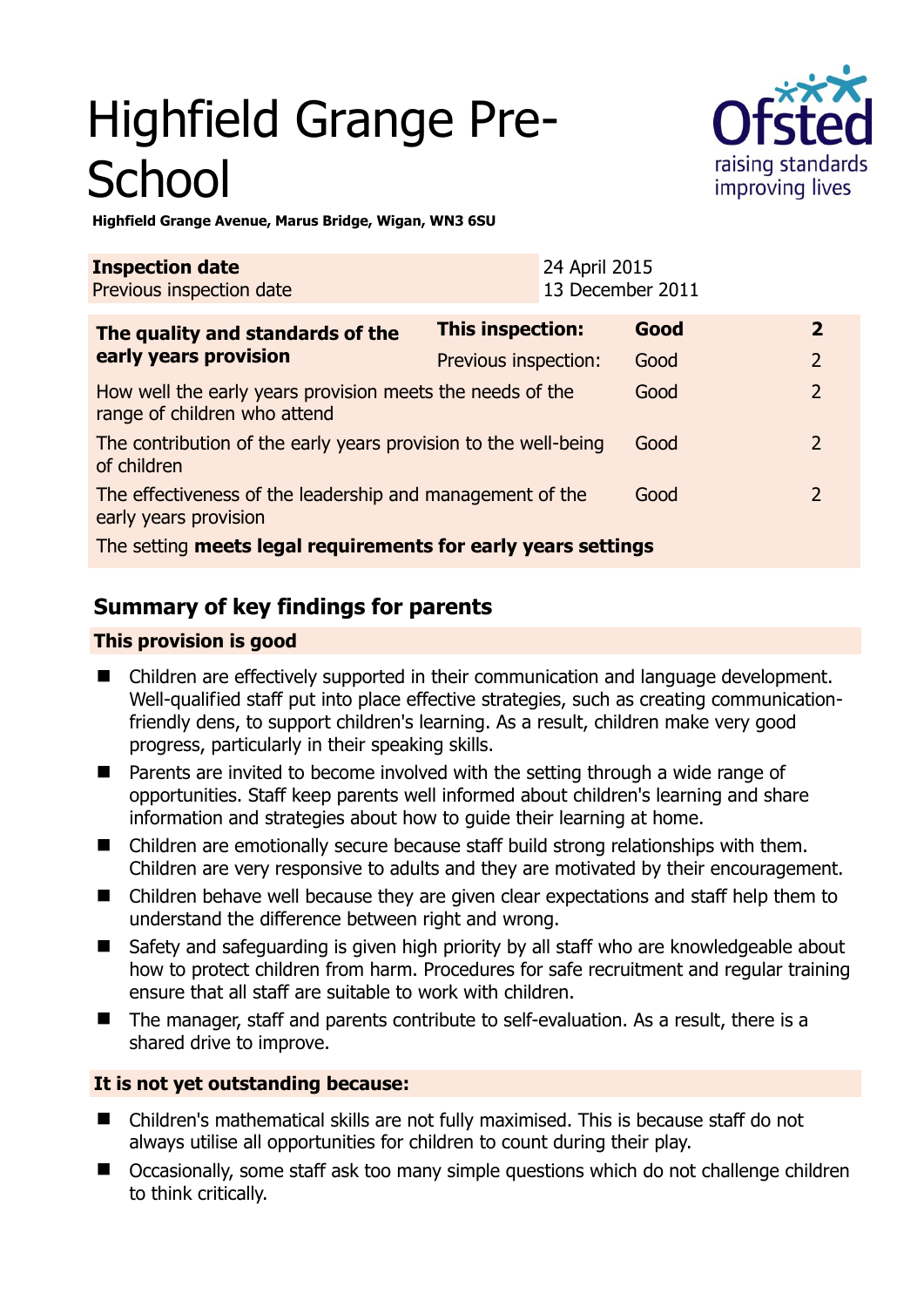# **What the setting needs to do to improve further**

#### **To further improve the quality of the early years provision the provider should:**

- make the most of opportunities to model counting for children and frequently encourage them to count during their play, so that they begin to use mathematics for a purpose
- $\blacksquare$  enhance the monitoring of the questions that staff use, in order to build the frequency of high quality questions that challenge children's thinking skills.

## **Inspection activities**

- $\blacksquare$  The inspector checked evidence of the suitability and qualifications of the staff, manager and committee members.
- The inspector observed the staff engage in a range of indoor and outdoor activities and care routines with the children.
- The inspector held discussions with the staff and manager.
- The inspector looked at a selection of policies and procedures.
- $\blacksquare$  The inspector spoke with parents and childminders to gain their views.
- The inspector conducted a joint observation with the manager.

#### **Inspector**

Lisa Bolton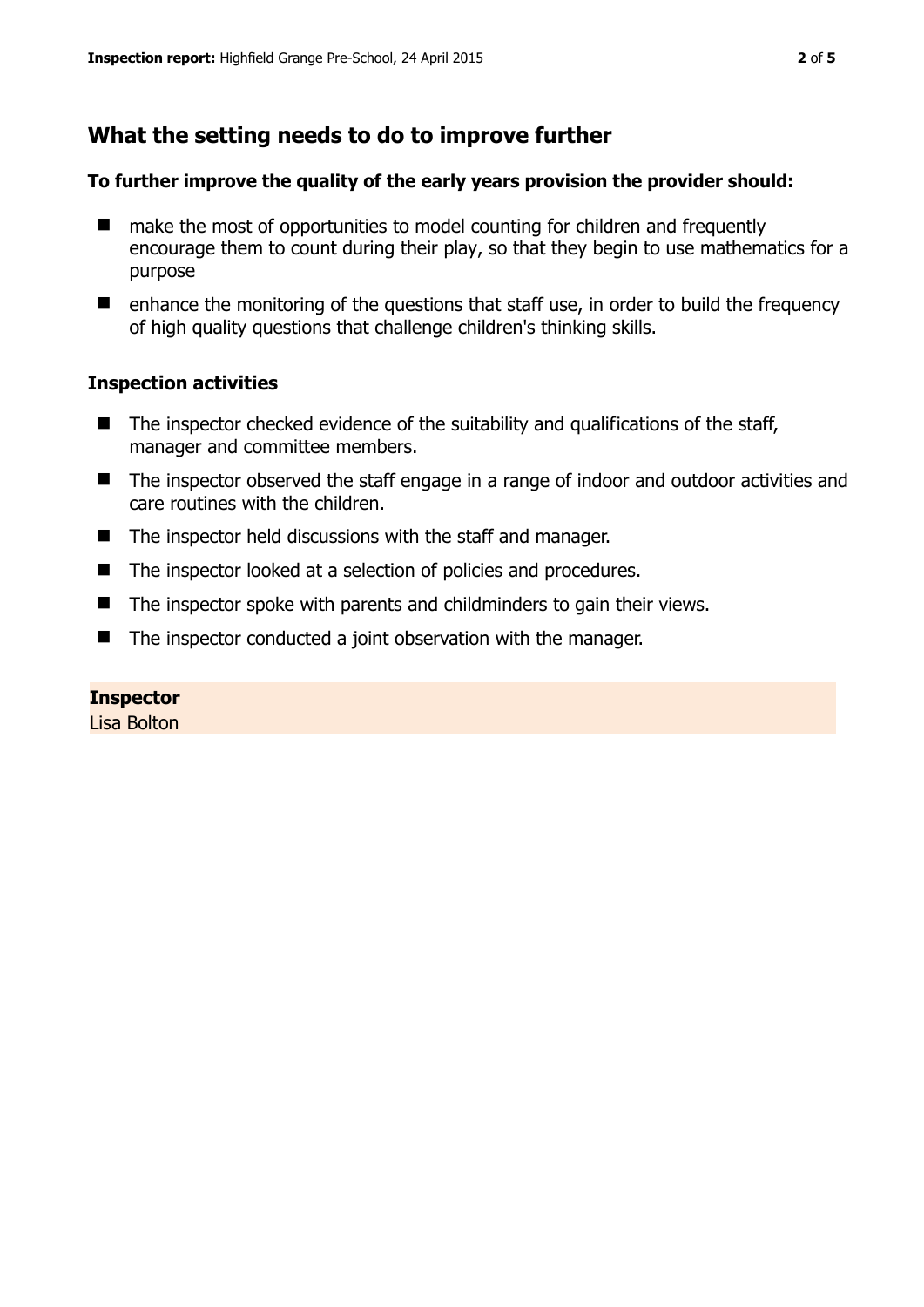# **Inspection findings**

## **How well the early years provision meets the needs of the range of children who attend. This is good**

Staff know individual children extremely well. They observe children carefully to plan for their learning needs and engage them by following their interests. The flexible layout of the environment and continuous access to the outdoors encourage children's creativity. Children who speak English as an additional language are very well supported because staff work closely with parents to devise effective strategies. For example, families are invited to record key words in their home language on recordable devices and children are encouraged to bring in familiar photographs to display in the setting. Children are prepared well for their move to school because staff provide experiences that they will encounter at school. For example, older children are taught to sound out words using phonics and they learn how to write their names. However, staff sometimes miss opportunities to introduce counting when they are playing alongside children.

## **The contribution of the early years provision to the well-being of children is good**

Children are very independent because staff take regular opportunities for children to do things by themselves. For example, children are eager to sweep up the dry pasta that they spill on the floor. Care routines and snack sessions motivate children to be independent. Children take pride in washing their own hands, laying the table and pouring their own drinks. Staff teach children about the importance of healthy lifestyles. For example, children enjoy sitting together and brushing their teeth while listening to a special song. Children's physical well-being is very well supported because children are encouraged to engage in a wide variety of active play, including tennis and football. Children learn to manage risk because staff teach children how to be safe and give them the freedom to practise their skills, such as cutting with scissors and using the climbing equipment.

## **The effectiveness of the leadership and management of the early years provision is good**

The manager has a strong understanding of how to deliver the Early Years Foundation Stage. Children's progress is tracked effectively so that gaps in children's learning can be identified early. The manager monitors the progress of particular groups, such as children accessing funding for two-year-olds. Strong partnerships with parents and external agencies, such as health visitors and speech and language therapists, mean that children promptly receive the support that they need. The setting shares positive links with childminders, the local authority and schools. Furthermore, they access the facilities of the local children's centre, for example, to use the sensory room and library. The manager monitors the quality of staff practice and conducts regular supervision meetings with individual staff. However, the monitoring of the quality of questions that staff ask is not yet highly effective because not all staff ask questions to challenge children to think about how and why things happen.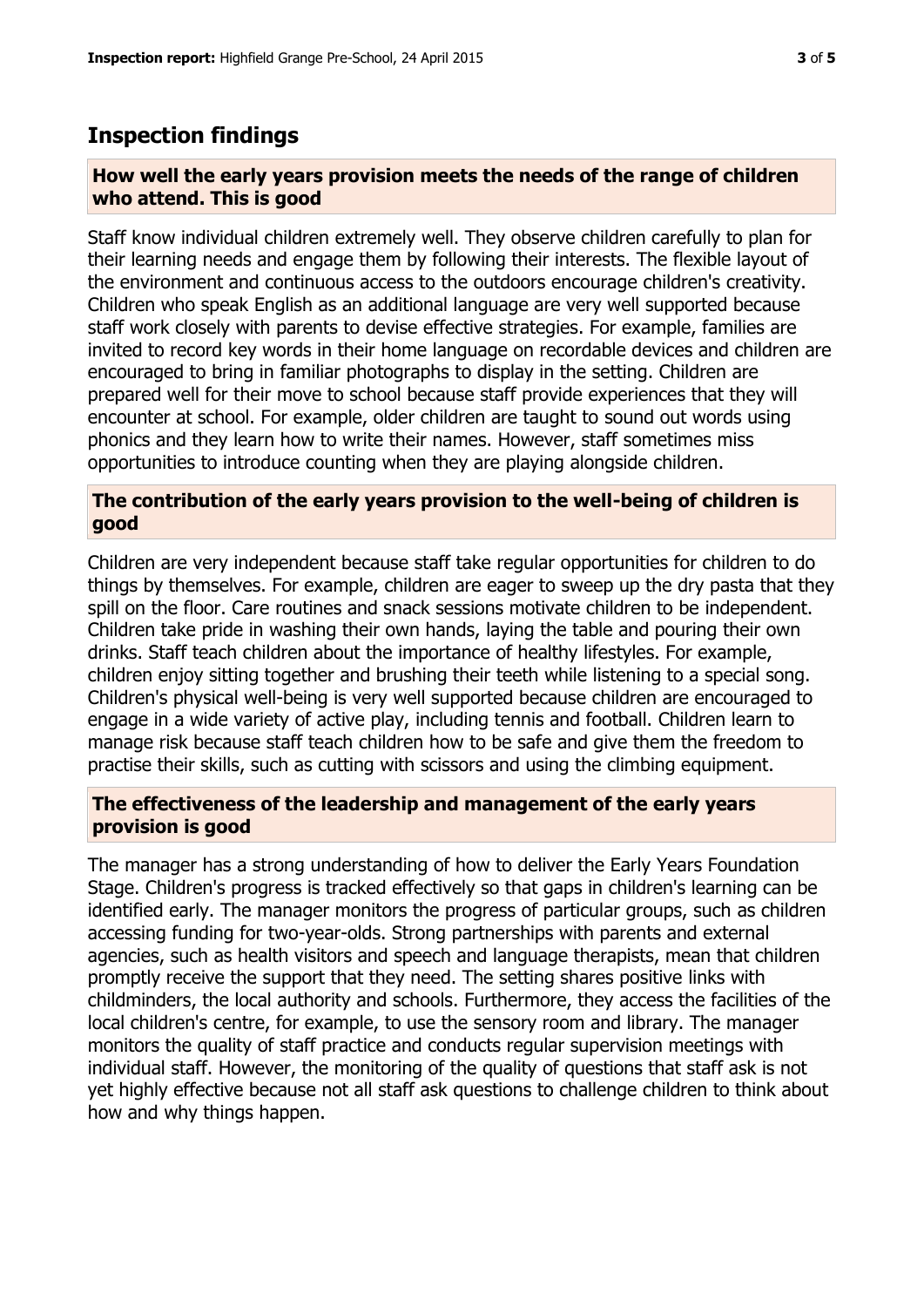# **Setting details**

| Unique reference number       | EY321592                              |  |
|-------------------------------|---------------------------------------|--|
| <b>Local authority</b>        | Wigan                                 |  |
| <b>Inspection number</b>      | 873245                                |  |
| <b>Type of provision</b>      | Sessional provision                   |  |
| <b>Registration category</b>  | Childcare - Non-Domestic              |  |
| Age range of children         | $0 - 5$                               |  |
| <b>Total number of places</b> | 24                                    |  |
| Number of children on roll    | 43                                    |  |
| <b>Name of provider</b>       | Highfield Grange Pre-School Committee |  |
| Date of previous inspection   | 13 December 2011                      |  |
| <b>Telephone number</b>       | 01942498950                           |  |

Highfield Grange Pre-School was registered at this site in 2006. The setting employs six members of childcare staff who all hold early years qualifications at level 3 or above, including the manager who holds an appropriate qualification at level 6. The setting opens during term-time only and offers two sessions per day, with the exception of Friday, which has a morning session only. Sessions are from 9am until 12 noon and 12.45pm until 3.15pm. The setting provides funded early education for two-, three- and four-year-old children. It supports children who speak English as an additional language and children with special educational needs and/or disabilities.

This inspection was carried out by Ofsted under sections 49 and 50 of the Childcare Act 2006 on the quality and standards of provision that is registered on the Early Years Register. The registered person must ensure that this provision complies with the statutory framework for children's learning, development and care, known as the Early Years Foundation Stage.

Any complaints about the inspection or the report should be made following the procedures set out in the guidance 'Complaints procedure: raising concerns and making complaints about Ofsted', which is available from Ofsted's website: www.gov.uk/government/organisations/ofsted. If you would like Ofsted to send you a copy of the guidance, please telephone 0300 123 4234, or email enquiries@ofsted.gov.uk.